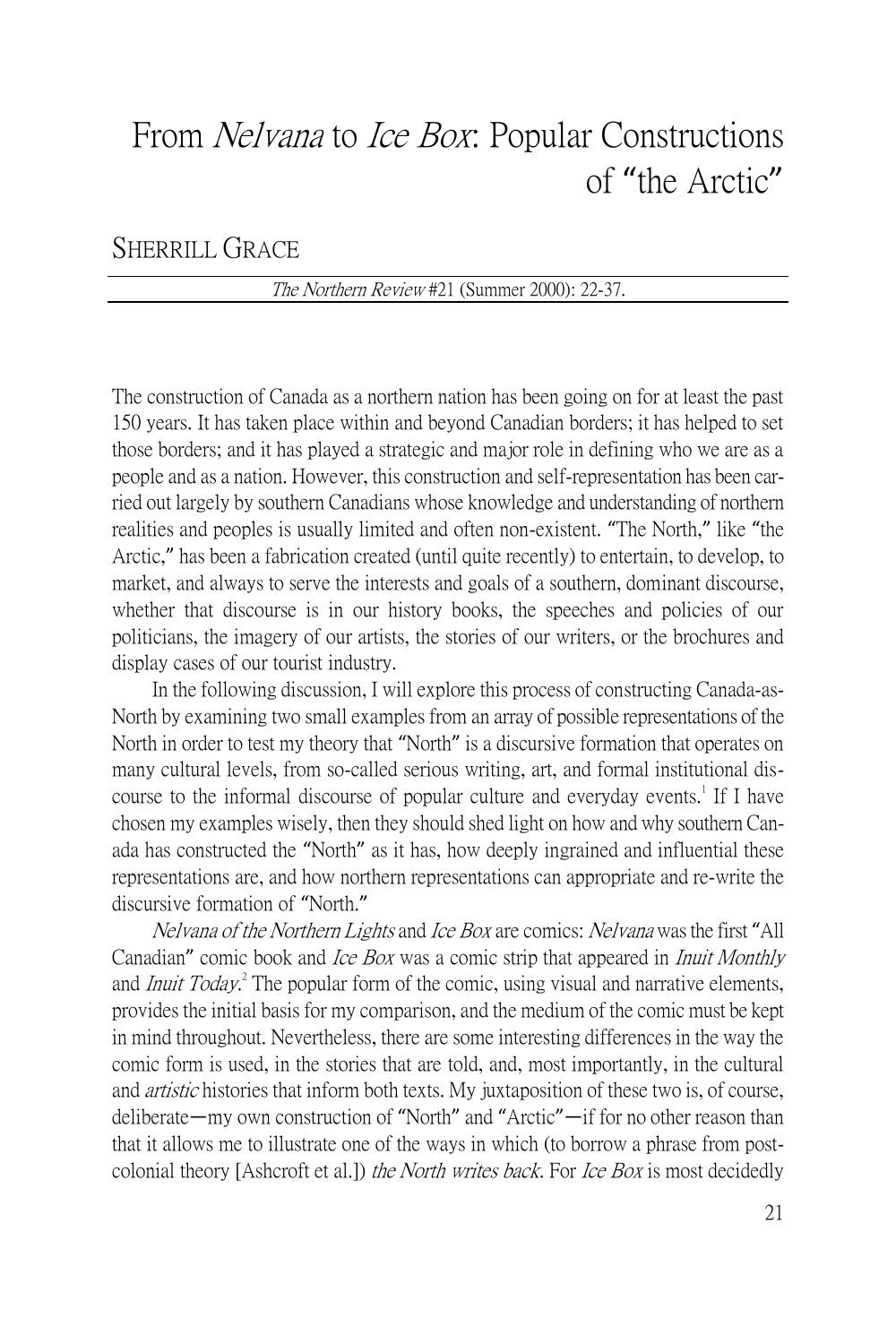writing back, drawing back, and talking back to the dominant construction of a North that has been a fabrication of the white, southern, urban Canadian imagination.

Nelvana of the Northern Lights was created by Adrian Dingle and ran from August 1941 to May 1947 (Bell 9). It was, what is called in the trade, a "white" (black and white comic book), and it belongs to the great "golden age" of Canadian comic books. On 6 December 1940, during WWII, the Canadian government placed a ban on the import of many products from the United States, among them American comic books, which, since their first appearance in 1935, had become fabulously popular with American and Canadian kids. The late 1930s was the era of the birth of the comic book superhero who quickly superseded the comic strips (circulating in North American newspapers since the 1890s) with young readers. When the embargo was placed on the American comic books, enterprising Canadians stepped into the breach and heroes like Nelvana, Dixon of the Mounted, and Johnny Canuck were born.<sup>3</sup>

Nelvana of the Northern Lights, Dixon of the Mounted, Captain Canuck, and Derek of Bras d*'*Or, shared many features with their American counterparts Superman, Captain Marvel, and Wonder Woman (though Nelvana preceded Wonder Woman), but they had some striking differences as well. They had good art, were, comparatively speaking, "clean" (that is free of explicit sex and extreme violence), and they were deliberately Canadian and patriotic. By today's standards, however, they were unabashedly sexist and racist, and, like the American comic books, they saw themselves as "entering the battle against fascism" (Bell 2). They did so, albeit, from a familiar northern or arctic perspective, and *Nelvana* was the most specifically arctic of the lot.<sup>4</sup>

According to Adrian Dingle, Nelvana was inspired by a story told him by Frank Johnston (Franz Johnston, for a short while a Group of Seven member) about an Inuit mythological figure called Nelvana (Bell 5) whom he described as a "pretty gruesome character" (Hirsh et al. 23). To create his heroine, Dingle set about transforming her into a suitable goddess. "I changed her a bit," he explained,

Did what I could with long hair and mini skirts. And tried to make her attractive. Then we had to bring her up to date and put her into the war effort. And, of course, everything had to be very patriotic. (Qtd in Bell, 5)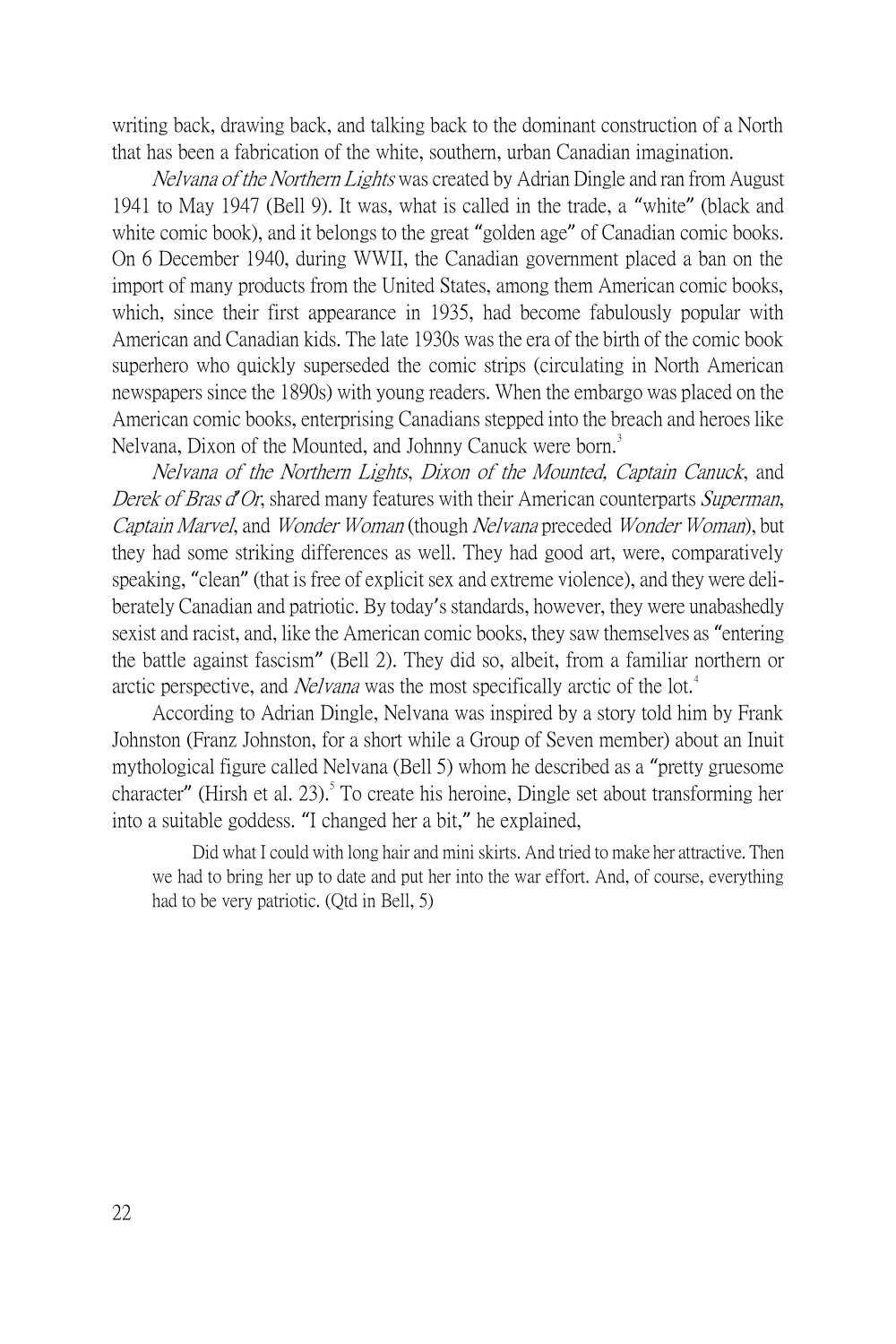In Dingle's hands, Nelvana becomes an immortal goddess, the only daughter of Koliak, King of the Northern Lights, and a mortal woman. She can make herself invisible, "fly and travel at the speed of light along a giant ray of the Aurora Borealis" (Bell 9), call upon the powers of Koliak, communicate telepathically, and wear a magic cloak. Her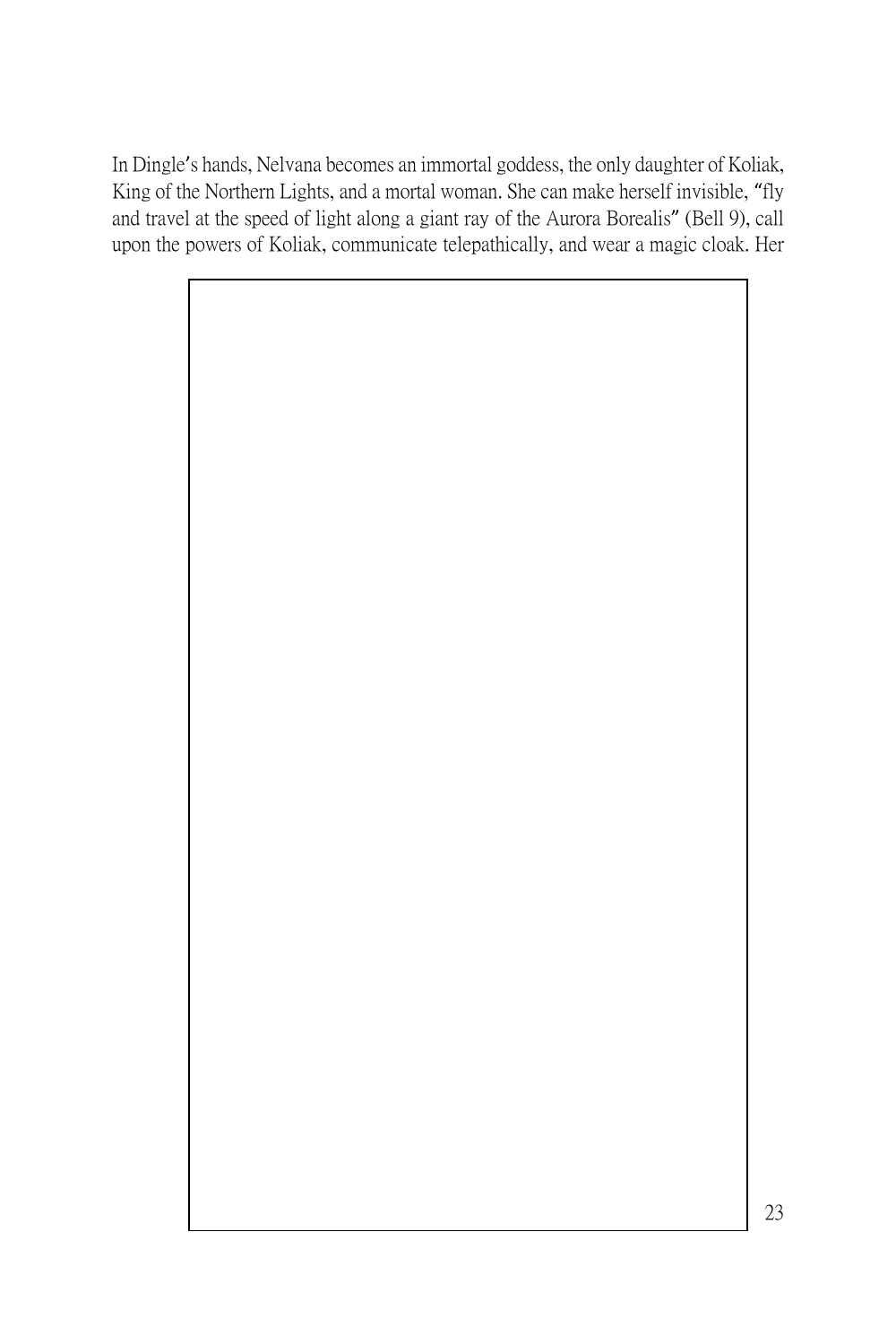adventures include saving the Arctic from an invasion by Nazi allies called (unfortunately?) "Kablunets," preserve the Alaska Highway against sabotage from swarms of wolves dropped into the area by the Japanese, protect the lost world of Glacia, under the Arctic ice, from an evil scientist with a Germanic-sounding name, and safeguard an Allied secret weapon from the machinations of a German villain called "One-Ear Brunner." And one last thing about Nelvana: under her other name, Alana North, she lives in Nortonville, Ontario, from where she helps her RCMP boyfriend fight off an invasion of the "Ether People"!

Whatever the Inuit inspiration may have been for the creation of Nelvana, her avatars lie more readily to hand in the exotic "white queen" tradition stemming from Rider Haggard's She (1887) and Ayesha (1904) and culminating in Robert Graves's The White Goddess (1948), or from representations of the Arctic like this British queen in the pages of Punch for 5 June 1875 (Figure 1)—the caption, as befits the goal of imperialist adventure, is: "Waiting to be Won (Arctic Expedition Sailed May 28, 1875)" or from the images of feminine heroics and the bond between the heroine and a dog in a popular film like Nell Shipman's *Back to God's Country* (1919). <sup>6</sup> John Bell sums up the "white queen" tradition quite well when he says that, "Typically, these figures had names that ended with the letter 'a,' were beautiful and immortal, and ruled over 'primitive' peoples (often lost races)" (7). Unlike the women in Rider Haggard's imperialist fantasies, however, neither Nelvana nor her arctic people is ultimately subjugated and destroyed by the white, male representatives of superior, civilized forces, at least not in the comic.<sup>7</sup> Nevertheless, the racist, sexist, imperialist ideology of the comic is blatant, if also quite socially and politically acceptable for its time and place, and it requires closer scrutiny.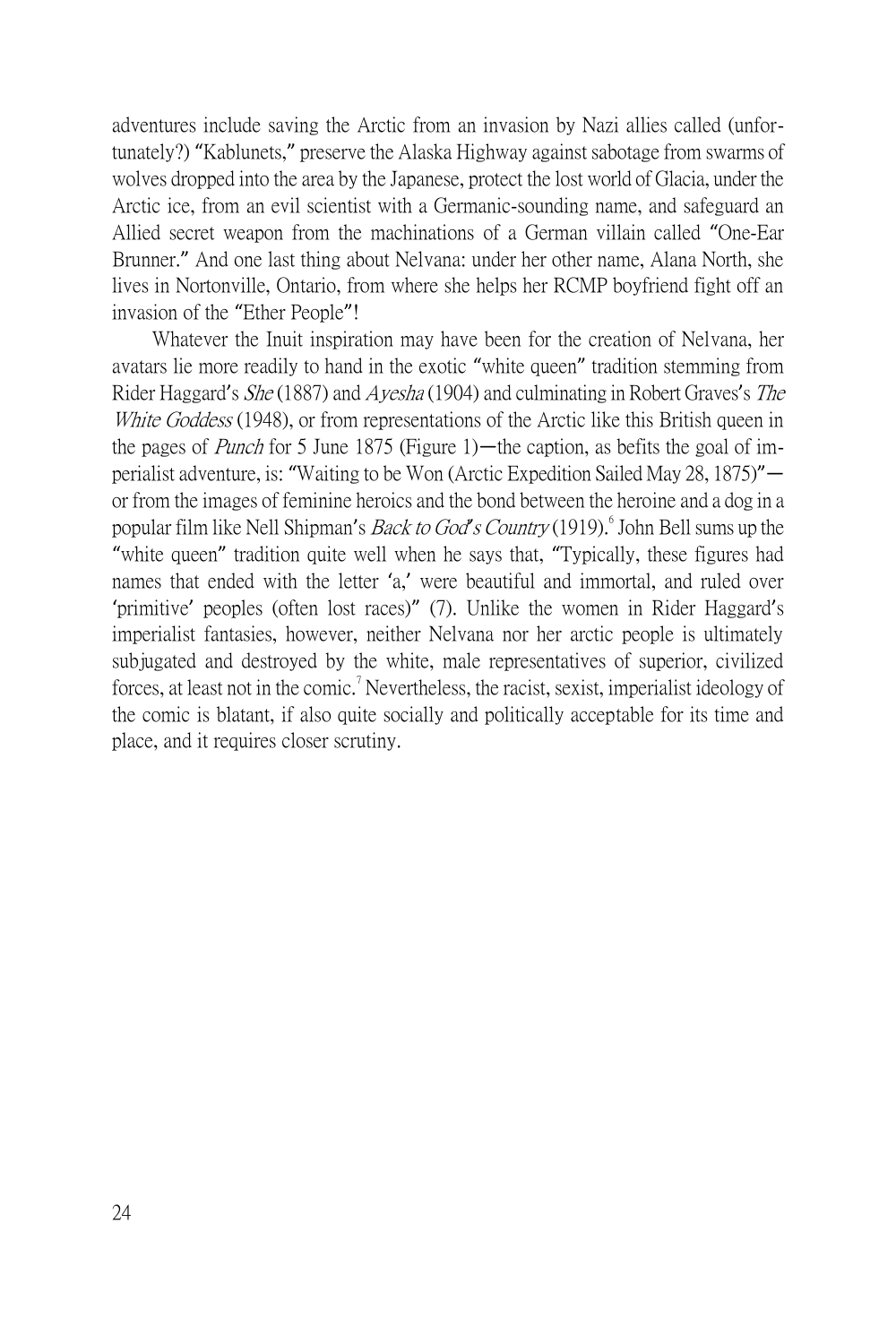Nelvana of the Northern Lights is definitely not an Inuk, and a brief comparison of her representation with that of the Inuit whom she comes to save makes that clear. In facial features and body conformation she is Caucasian. She is, moreover, very white, beautiful in the comic book feminine style of the forties, elegant, graciously condescending, always in control, all powerful, and clearly impervious to the cold, as her scantily clad body reminds us; no parkas, mitts, and mukluks are needed by this gal! Unlike the Inuit, she defies their indeterminate time and space, can appear and disappear, and can assume a credible, alternative, southern identity as a curvaceous office worker in Ontario, where space is organized and time is measured. The Inuit are her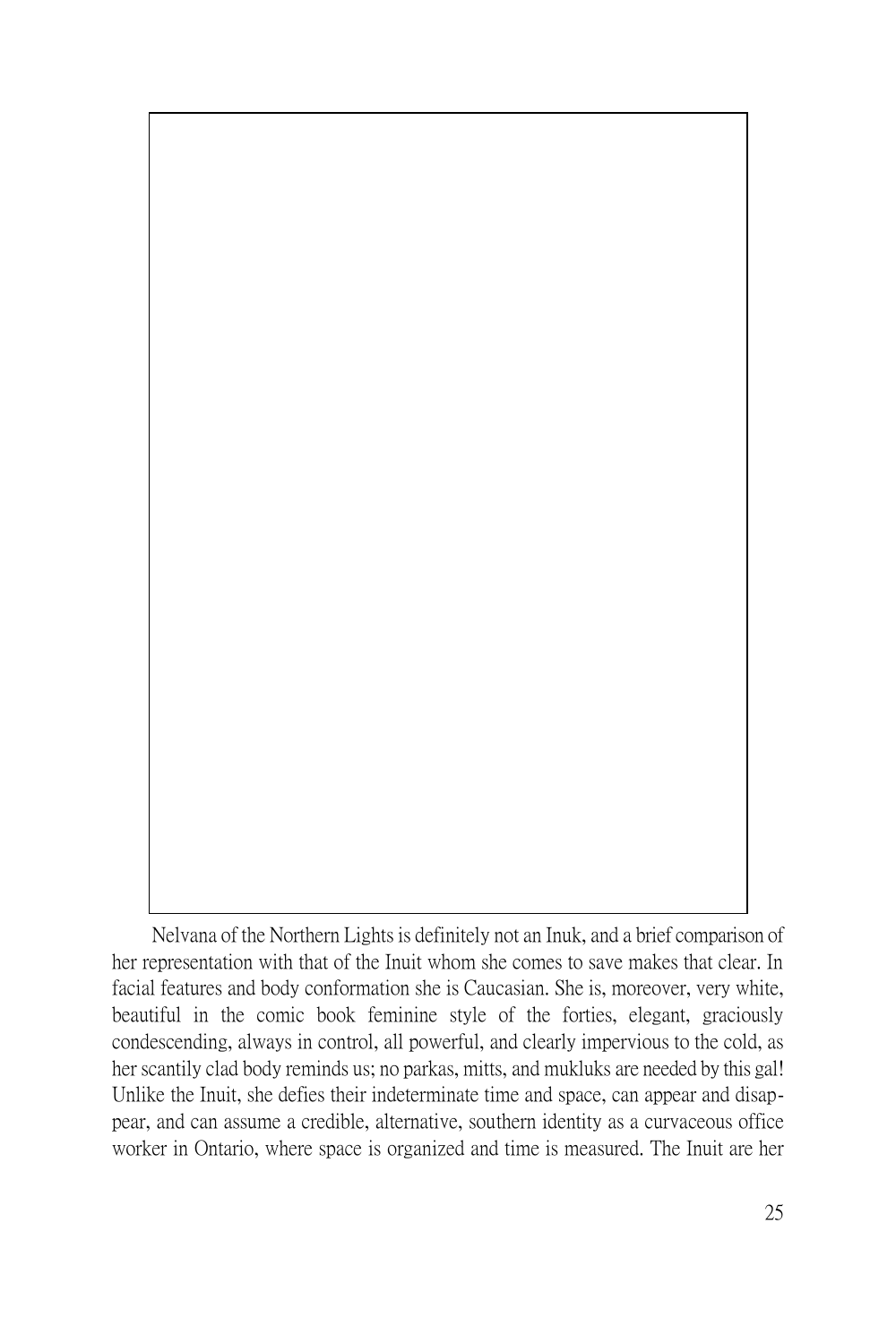Others; they are depicted as primitives, an undifferentiated mass of passive, cowering, gaping, racialized faces with lumpish, helpless, heavily clad and equally undifferentiated bodies (Figure 2). They occupy an empty yet vulnerable Arctic world, outside of history and time in "anachronistic space" (McClintock 40). They are, in fact, largely indistinguishable from the Arctic, which is a silent, empty space vulnerable to attack from the Germans, the Japanese, the Ether People, and other post-war bogey-men. As the goddess of the Northern Lights (or Koliak), Nelvana's role is to guard the great, white, empty, helpless North, otherwise known as Canada, and the gateway, via the Pole, to the entire continent. Oddly enough, her role was not all that different from the Alaska Highway itself, the DEW line, and the air bases, except that these were built and operated during the war by the American military. Nelvana, it could be argued, is a figure of internal Canadian colonization (by ruling over the Inuit) and of Canadian subjection to the rule of the absent father (Koliak, of course, but also the USA) whose imperialist orders she enacts.

Alootook Ipellie began publishing his cartoon strip *Ice Box* in the January 1974 issue of *Inuit Monthly*, an Inuktitut/English magazine published in Ottawa by the Inuit Tapirisat of Canada, after he had spent some years in Ottawa and had been working as a translator and columnist for the magazine.<sup>8</sup> Trips home to Iqaluit reminded him forcibly of the old "culture that was dying" (Ipellie 158), and he was trying, in his poetry, to "write about the old ways" (Ipellie 158). He describes "the idea" for *Ice Box* as a "mixture of the two cultures [southern, euro-Canadian and northern, Inuit]" in which "you'll see the setting is the Arctic, but the storyline itself is very often from the South" (Ipellie 159).

This concept of mixing cultures, or of supplementarity (Bhabha 306), is fundamental to much of what is understood today as Inuit literature and art. As Robin McGrath explains, traditional Inuit literature was oral, and contemporary literature comprises either transcriptions in Inuktitut (then translated into English or French) of traditional stories or works "originally composed on paper" (McGrath 195). "Modern Inuit literature," she reminds us, contains "elements borrowed or adapted from" euro-Canadians, while maintaining "strong ties to the oral material" (195). This artistic hybridity is apparent in both the forms and the themes of Inuit art, but one of the most striking formal examples of this mixing is the combination of visual and verbal modes. Again, McGrath traces this particular mix to the Inuit pre-contact cultural tradition of illustrating stories with "music, facemaking, string games, dance, puppets and other dramatic forms" (McGrath 200). Post-contact Inuit culture commonly links narrative with many visual forms, from sculpture and photography to drawing, and these media are, according to McGrath, "an important part of Inuit *literature*" (emphasis added, 201). Indeed, she goes further to note that "texts are often produced in conjunction with specific illustrations in the manner of Japanese art, and the comic strip form can be found in literature for adults as well as children" (201).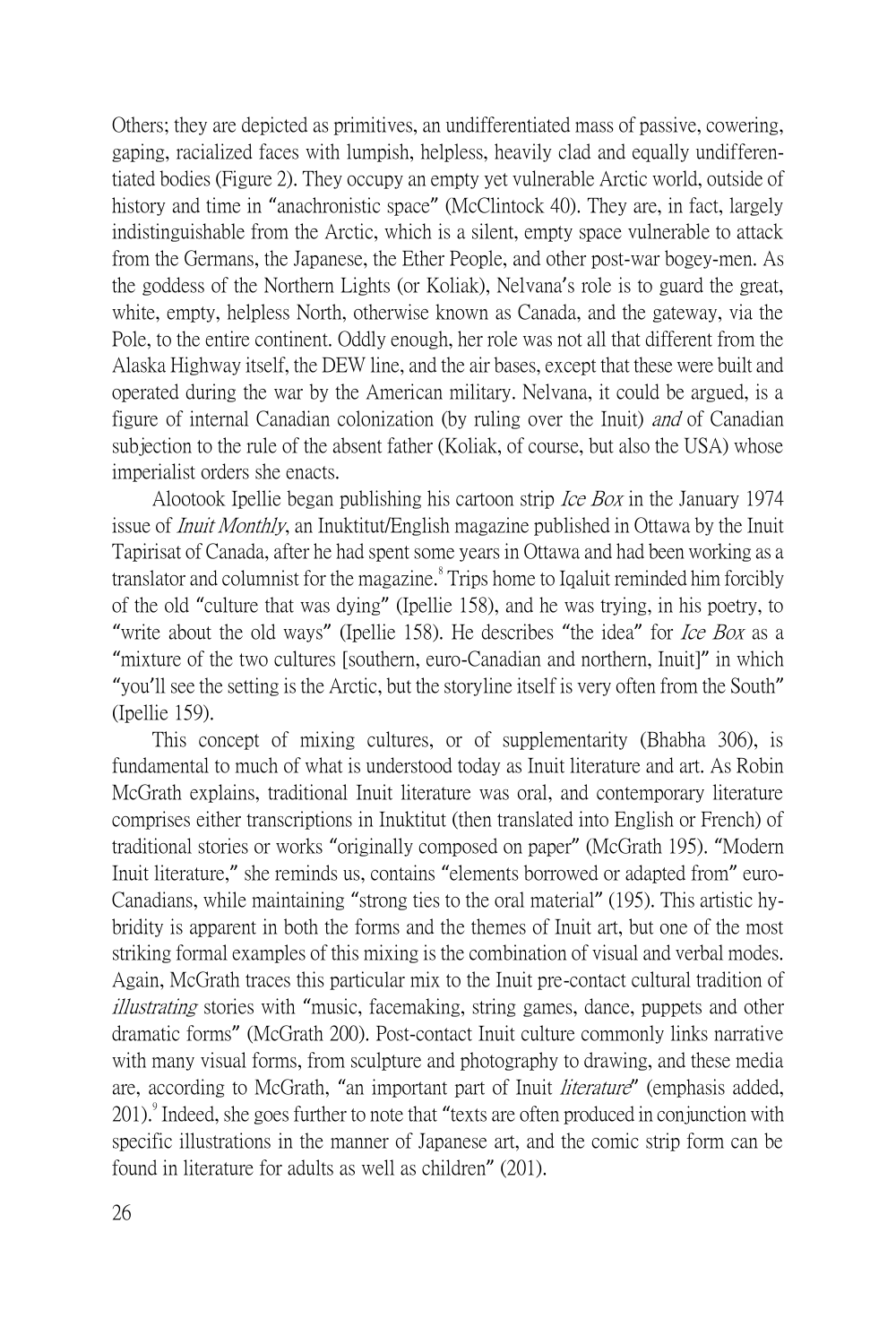Ice Box is just such a comic strip; it is "literature for adults as well as children." The line-drawn characters, Nanook, Papa Nook, Bones, and Mama Nook (Figure 3), will appeal to all age groups, and many of the episodes in the lives of these Inuit (school, games, Santa Claus) are directed at children. But the strip cannot be separated from its context on the page where it often contributes to and comments on a particular social or political event (land claims *non*-settlement, environmental policies, communications systems, International Women's Year, etc.) that is discussed, in Inuktitut and English, in the columns above it. Whatever the particular focus of the strip in a given episode, however, the comic is emphatically family- and community-based; the Nook family is always interacting with the land and the weather (often in extremely amusing ways), with each other, or with the community of Ice Box. That community, of course, is itself a parody of how southern Canadians *construct* the North, and like all good parodies it cuts two ways—against the source of the parody and against those who misread the source text. For the non-Inuit southern reader, the comic is full of surprises, not the least of which is that the North has families who are a lot like ours—a lot but not quite!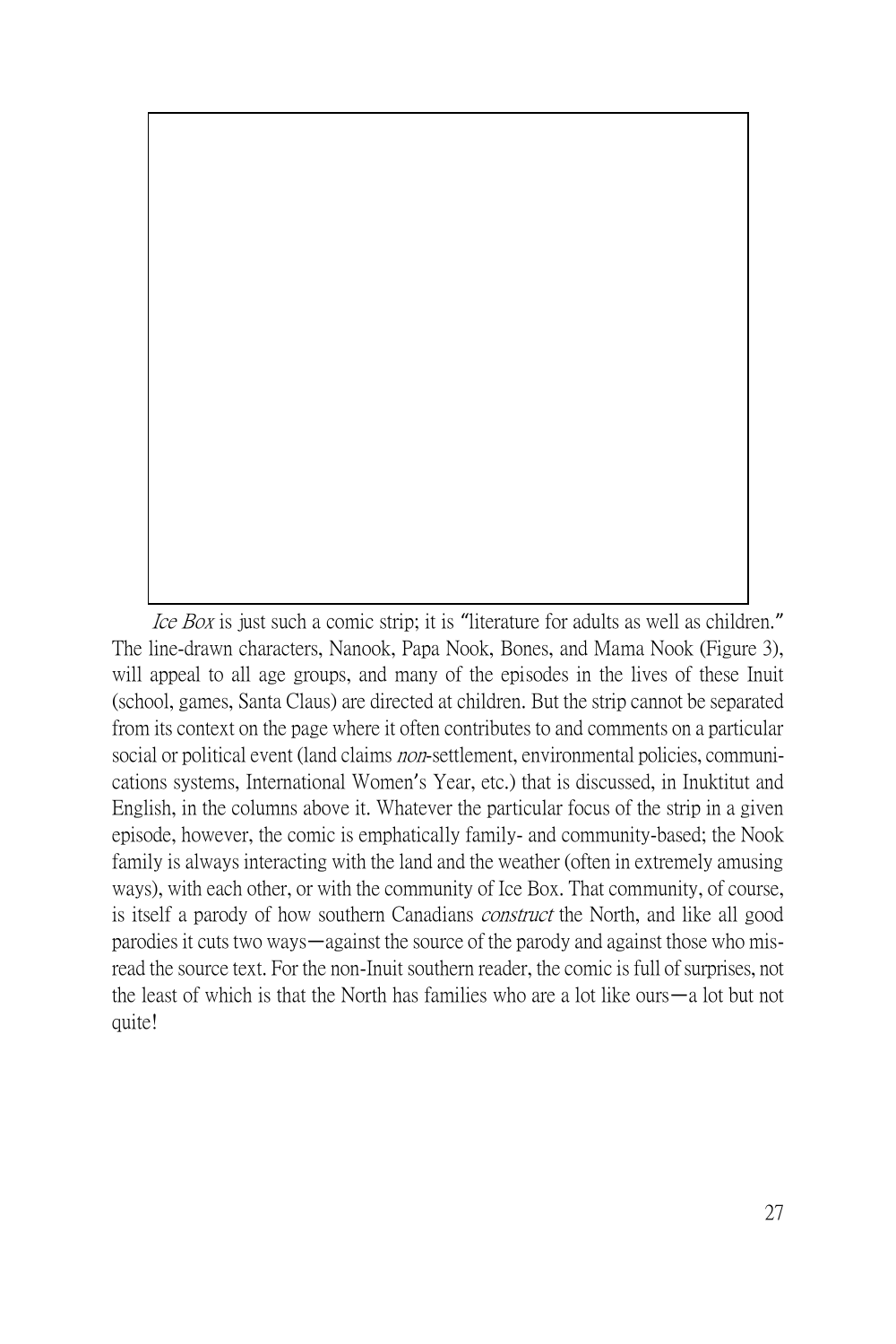Although there is a strong Inuit tradition of superhuman mythic heroes (Kivioq is perhaps the best known to non-Inuit), there is nothing heroic about the Nooks. Ipellie's focus is deliberately and strategically on the social and political dynamics of everyday life, an everyday life that is changing as a result of southern, governmental, non-Inuit, technological pressures, while, at the same time, it is full of traditional practices, assumptions, values, and problems. And both sides of this cultural equation are parodied,

satirized, and pilloried. As McGrath has noted, Ipellie "has no hesitation about fusing traditional and modern elements to come up with works that attack Inuit and non-Inuit alike" (198). Consequently, an Inuk can look pretty silly rolling his kayak, harpooning rocks instead of seals, or waiting for spring to arrive, and a Kabloonak can be smelly, useless, and downright destructive (Figure 4). The irony of Ipellie's image of women's rights coming to the Arctic is a fine example of his skilful mixture of northern and southern social semiotics (Inuk woman carrying a load on her back that turns out to be the round badge and slogan of the women's movement); what the narrative adds to the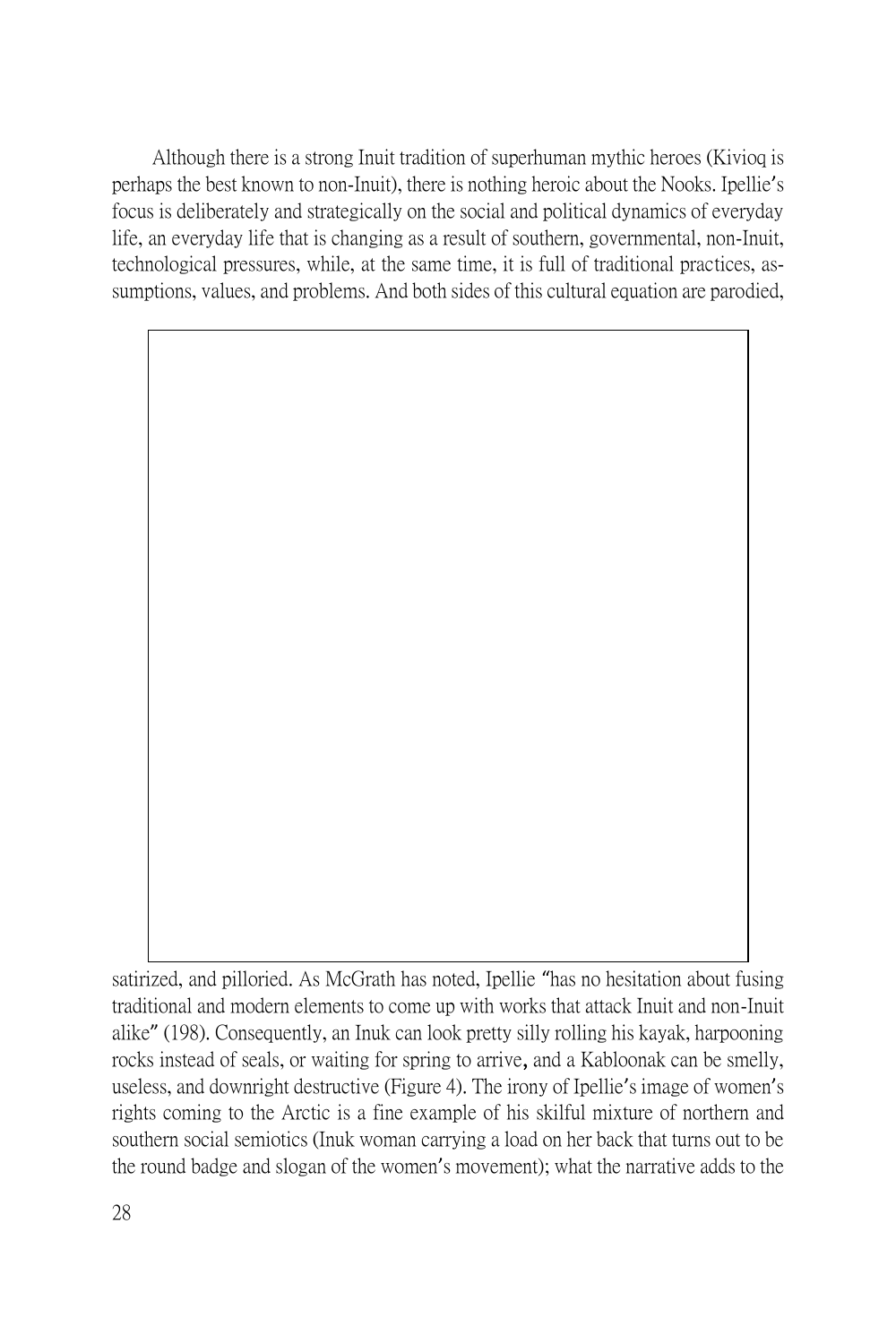visual message (or vice versa) is precisely the incongruency and incompatibility of old and new values, especially when the new values are perceived as imposed from without. Ipellie's handling of alcohol abuse is much less complex or subtle, but no less effective: the Arctic and its people must be saved, not from "Ether people" or mad scientists with German names, but from the dangers at hand. In the familiar wham-bang-pow of the last frame, where Papa Nook shoots the bottle, Ipellie uses the visual semiotics of adventure comics to destroy the immediate, tangible enemy within the community (Figure 5).

Before I turn to a brief comparison of how Nelvana of the Northern Lights and Ice Box differ, I would like to consider what they have in common. Apart from the combination of verbal and visual codes (about which so much more could be said), both texts perform the cultural work of self-representation and the consolidation of identity and values during a time when group identity and values appear to be threatened. Both texts are deeply political: Nelvana serves the Allied war effort as propaganda by demonizing enemies and celebrating the values of individual freedom, valour, and goodness; Ice Box depicts a family working and playing together despite a harsh climate, government interference, and cultural instability. Both texts use a popular medium that draws on broad aesthetic and cultural traditions to communicate with large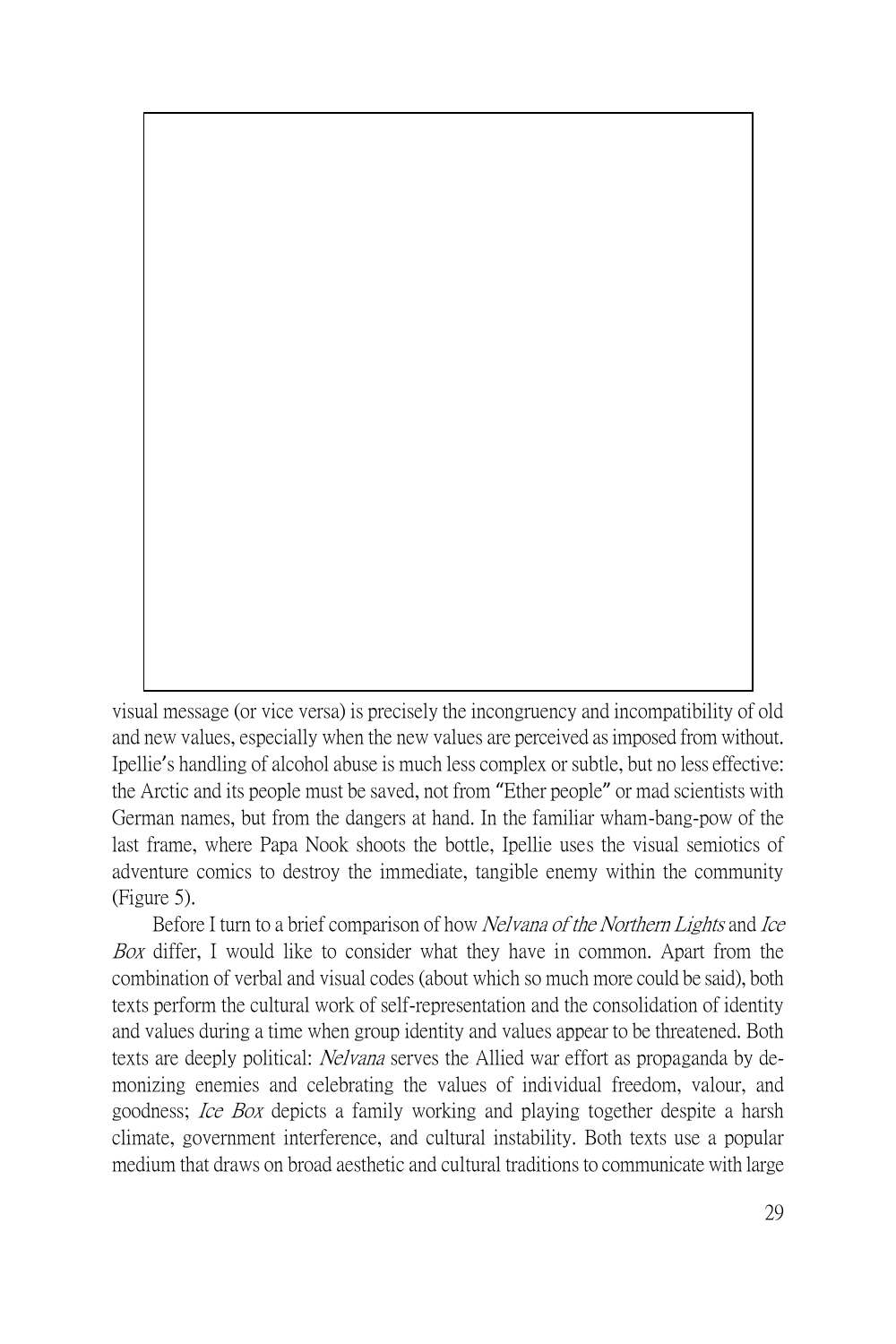audiences. Both texts are about imperialism and colonization: in *Nelvana* the imperialist forces are the Axis powers, although, from today's perspective, one might suggest that the forces of imperialism are just as apparent in the American-style adventure/action fantasies and the simplistic, polarized world of the comic or in the southern Canadian representation of the North as empty, undifferentiated, defenceless space in need of help from the great white South; in *Ice Box* the imperialist forces are clearly the agents of southern Canadian government and industry—the census takers, environmentalists, educators, and entrepreneurs who treat arctic communities as marginal colonies without distinct identity or value. And, finally, both *Nelvana* and *Ice Box* construct an Arctic that serves particular ideological ends: whatever their differences, the Canada created in these comics is a northern country that is proud of its position and its people (though who is understood as "its people" varies).

The differences between the two texts are, not surprisingly, extensive and profound. I can summarize them by grouping them into two categories: differences stemming from the social semiotics of the narrative and visual codes; and differences arising from the historical and material conditions of their production. Let me take the second category first. Briefly, *Nelvana* is a comic *book*; it came into existence as a direct result of WWII and must be situated within the Canadian "whites" and comic book traditions (of cultural representation, formal aesthetics, and marketing) of its day. It could only be a southern construction of an idea of the Arctic, complete with cultural appropriation and colonialist ignorance, and its purposes were to serve the war effort by boosting Canadian patriotism and to make money for its Toronto creators. By contrast, Ice Box is a comic strip appearing in a monthly magazine, with government support, that is published by a group-identified organization with a specific mandate to communicate with the members of an ethnic group. Its purpose, as far as representation of the North is concerned, is to contribute to the discussion of group-identified issues, to boost a sense of common northern identity and cultural solidarity, and to articulate a counter-appropriative, resistant discourse.

*NELVANA ICE BOX*  $\cdot$  single heroine  $\cdot$   $\cdot$  group hero/family  $\cdot$  nationalist agenda  $\cdot$  regional agenda  $\cdot$  narrative of action  $\vert \cdot \vert$  domestic comedy/political satire  $\cdot$  mythic events (outside time)  $\vert \cdot \vert$  everyday events (familiar time)  $\cdot$  Cartesian, polarized world  $\cdot$  integrated social world  $\cdot$  North as empty space  $\cdot$  North as cultural space  $\cdot$  North as battlefield  $\cdot$  North as home

The social semiotic differences of the two texts are rich and can be summarized as follows: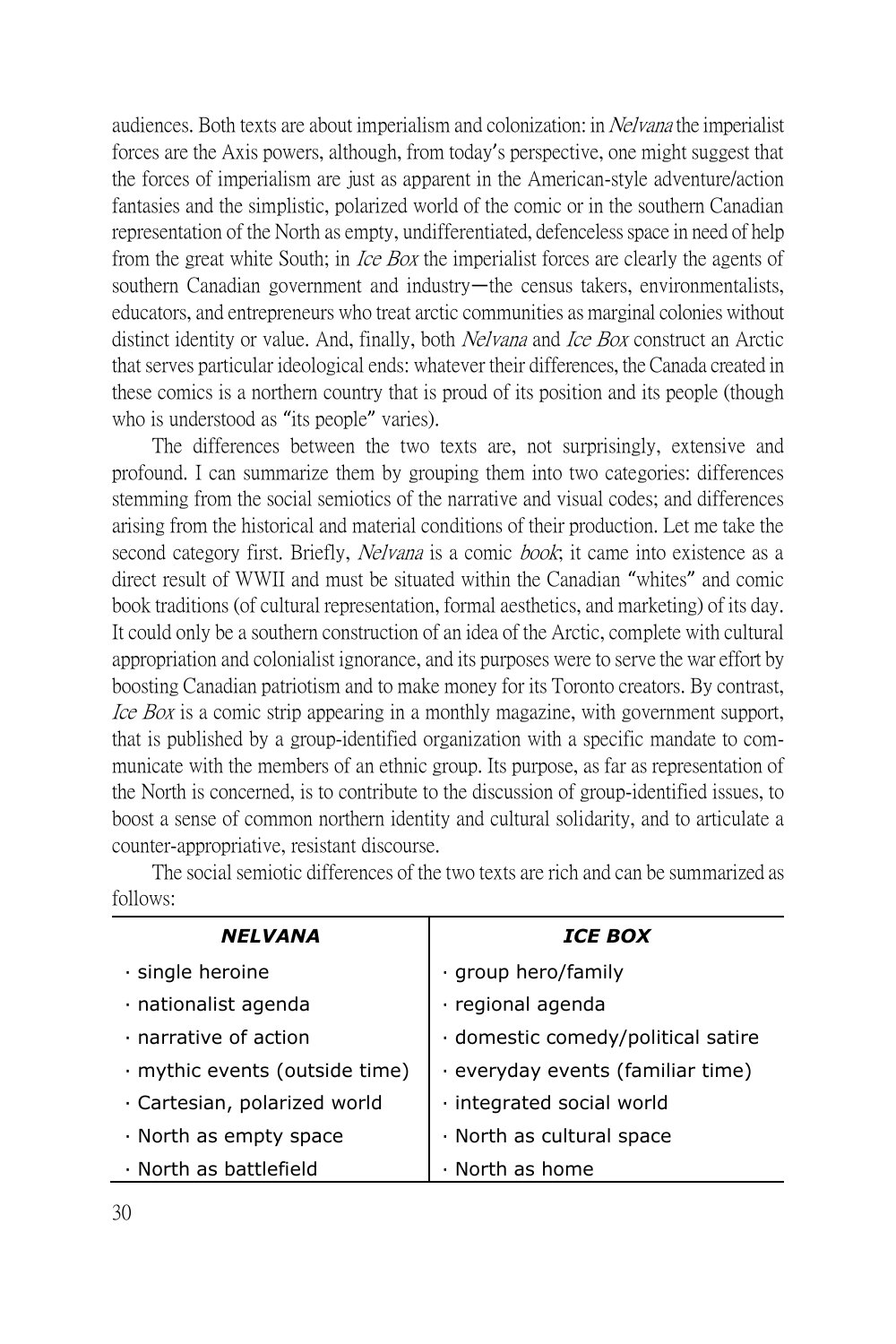With more time and space, or with a different focus, much more could be said about these two comics.<sup>10</sup> There are, however, a few tentative conclusions that can be drawn from this brief discussion. Perhaps the most obvious is that southern representation of the North constructs an imagined territory very different from the North constructed by northerners for whom that territory is familiar, home ground. This is true, I would argue, for any product or artefact one might wish to consider. And while this difference may seem too self-evident to mention, it is, I feel, a crucial point because this difference is something Canadians in the south forget and need to recognize and respect. This cultural difference is the voice/semiotics of writing back to which I referred at the beginning, and it is important to see it in its own terms instead of dismissing it as a sign of inferiority or of irrelevance. Both comics attempt to bridge a perceived gap between spaces and cultures and these bridgings are fascinating and complex. I have called the bridging in *Nelvana* an appropriation (of Inuit mythology, representation, and space), but, in doing so, I do not wish merely to condemn: Dingle created his comic in a particular time and place and the combination of aesthetic and cultural elements in it is no less interesting and meaningful for the fact of appropriation. Ipellie is also appropriating, albeit from his cultural and ethnic position on the margins of Canadian society (one could scarcely call his physical place in Ottawa the margin!), and this appropriation—of comic genre, cultural reference and iconography—is a key strategy in a writing back (Ashcroft et al., 38-39, 114-15) that resists appropriation by the dominant group (as represented by Dingle in Nelvana) and asserts its own construction of identity and reality. Ipellie has seized the means and modes of communication (writing/image) and used them to assert "mixture," hybridity, a both/and of cultural discourse that replaces by supplementing the dominant discourse. $\frac{1}{1}$ 

Finally, both constructions of the Arctic demonstrate the ideological investment Canadians have made and are still making in the North and in their identity as northerners. This investment is both practical—a matter of resources and power—and psychological. As Canadians we need to fill the spaces of our lives with stories and images that make the unknown familiar, *heimlich*. Who gets to belong in that home or to feel at home there is precisely what is being negotiated in the frames of these comics. Read separately and juxtaposed synchronically, they point to an unbridgeable gulf in representation—two ideas of "North," two incompatible homes. But read together dialogically, and positioned diachronically, they tell a very different story. By writing back to Nelvana, the Nook family reminds us that things have changed in their home and native land; by writing back they include and supplement Nelvana and her southern construction of "North."

Sherrill Grace teaches English at the University of British Columbia. She has published widely on 20th century literature, drama, and culture, with books on Margaret Atwood, Malcolm Lowry,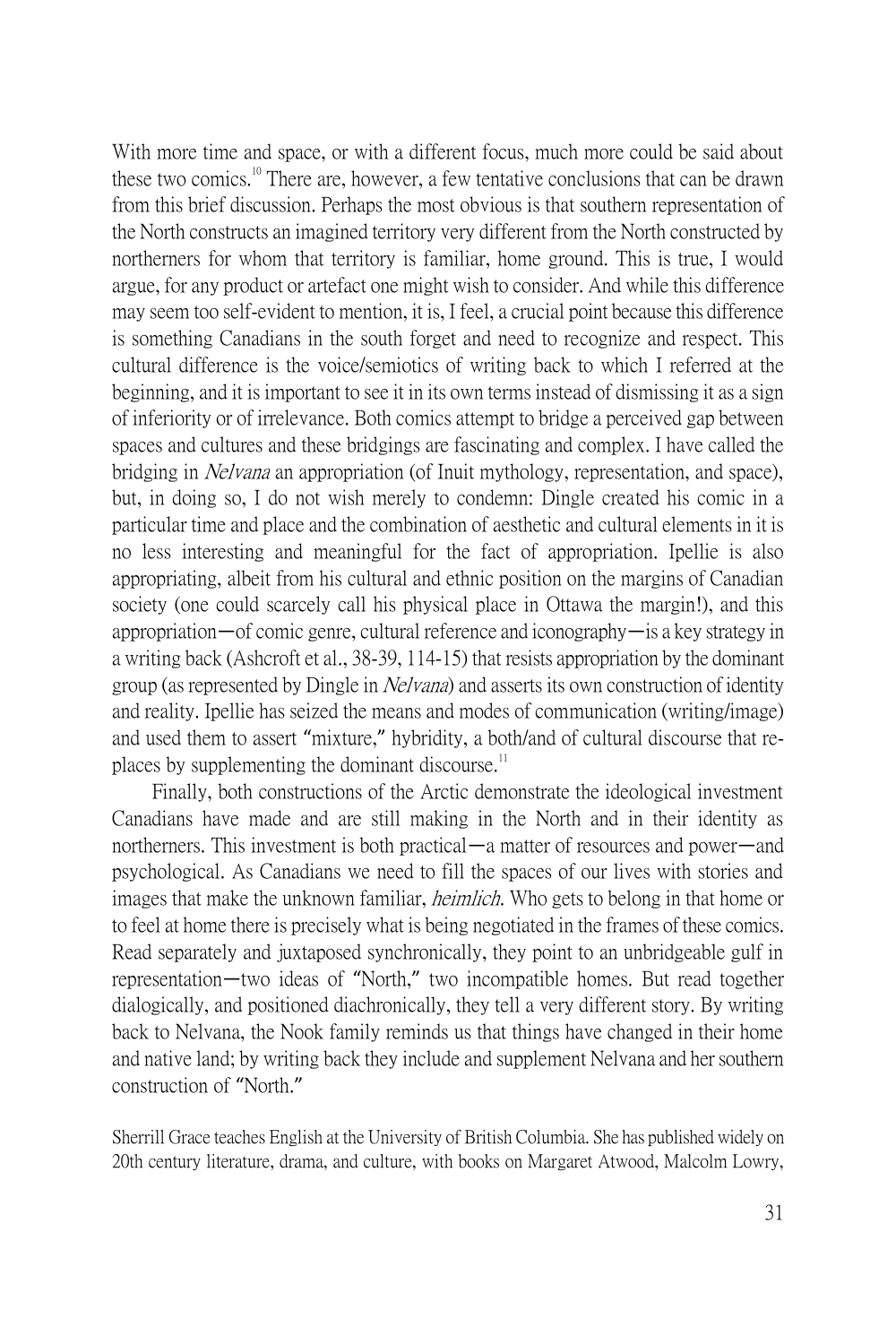Expressionism, and the Canadian North. Her most recent study is *Canada and the Idea of North*. She is currently preparing a new edition of Mina Benson Hubbard's A Woman*'*s Way Through Unknown Labrador and writing a monograph on Tom Thomson.

#### Notes

- 1. The discursive formation of "North" is the subject of my book, *Canada and the Idea of* North, and of articles on Franklin, Atwood, and Kroetsch; see Grace.
- 2. *Ice Box* first appeared in *Inuit Monthly* 3.1 (January 1974) and continued in *Inuit Today* until 10.1 (April 1982). Another Inuit comic that might have been considered here is *Super* Shamou, created by Barney Pattunguyak and Peter Tapatai, and written by Nick Burns for the Inuit Broadcasting Corporation. However, *Super Shamou* has a single serious purpose the fight against substance abuse—and it lacks the ironic humour and parodic force of *Ice* Box, qualities that make Ipellie's strip a powerful example of "writing back."
- 3. Adrian Dingle had started to create his comic book story before he joined Cyril Vaughan Bell with whom he published the Triumph series of comics, including Nelvana. Bell had great success with his different series, and at his peak his Toronto publishing house, Bell Features, had over 60 artists, 7 series, and sold over 20 million copies of his "whites." Bell's business began to collapse immediately after the war, when the Canadian government lifted the ban on American comics, and by 1947 the "golden age" of Canadian comics was finished. This summary of dates and events is drawn from Hirsh, Loubert, and Walker's *Great* Canadian Comic Books and from John Bell's Guardians of the North.
- 4. This northern perspective was already familiar to the Canadian *popular* imagination from films about the RCMP (see Berton, Hollywood*'*s Canada) or Nell Shipman's Back to God*'*<sup>s</sup> Country, and from radio programs like *Men in Scarlet*, which was aimed at children and at promoting the war effort.. Nelvana may have been the first "All-Canadian" Arctic comic book hero, but she was not the last. Indeed, Canadian comics have become synonymous with a northern image and ideology: in the 1970s there was *Northern Light* and in the 1980s there was Northguard and the Quebecois Fleur de Lys. Even Captain Canada, who runs around in moose antlers accompanied by a beaver side kick, has gone to the Arctic (Bell 41).
- 5. I have not been able to confirm either that Johnston, who visited the Eldorado Mine at Great Bear Lake, NWT, and spent time with the Inuit of Coronation Gulf (see Macdonald, 568) in 1939, returned with Inuit stories or, if he did, which myth he was referring to. Myths and stories concerning the Northern Lights are common and important across the Arctic and in northern Europe. Key common features include the idea that the Lights are the spirits of the dead, that they can come to earth to communicate with the living, and that their movement and sound come from the ball game played by the spirits, who use a human or walrus skull as their foot ball. Although associated with the dead, the Lights are not always seen by the Inuit as dangerous; however, the Inupiat of Alaska have a cautionary tale about the Lights biting off the heads of disobedient boys (see Brown), and the spirits who join the Northern Lights are often thought of as the souls of those who died from loss of blood (notably premature babies) or by violence. The Inuktitut for aurora is either aksarnirq or alugsukat, meaning "ball player" or "untimely birth" (Eather 110). However, the association of the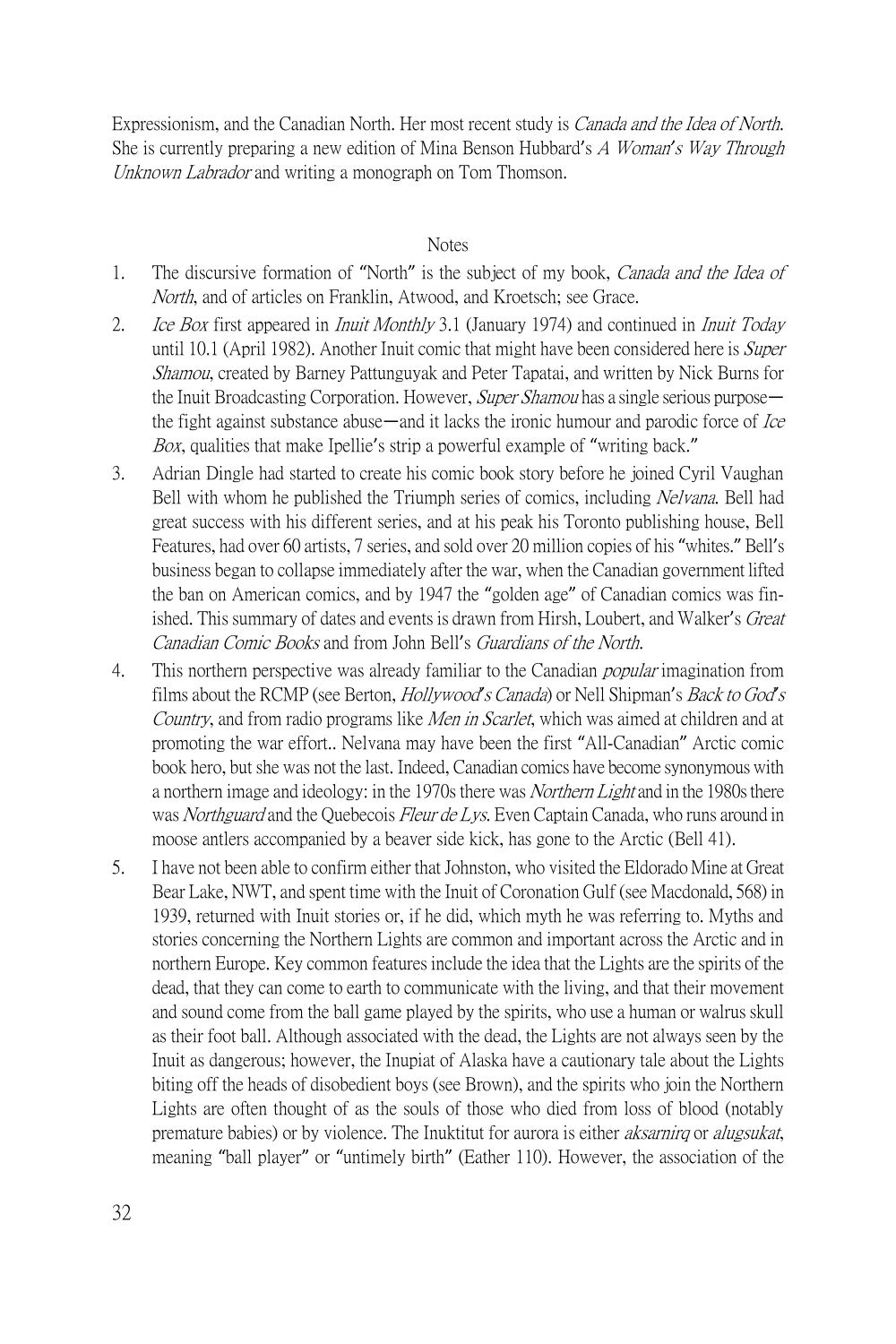Northern Lights with women is common in Finland and can be traced back to a connection with the Valkyries in Norwegian myth (Brekke and Egeland 1). Therefore, the specific links of the Northern Lights with a character like Nelvana may well owe more to northern European sources than to Inuit. For discussion of the Northern Lights in Inuit and northern European myth, see Brekke and Egeland, Brown, Eather, Falck-Ytter, and Savage.

- 6. In Shipman's film, based on James Oliver Curwood's story "Wapi the Walrus" (1918), the heroine is befriended by a Great Dane, who is her constant companion. Nelvana is frequently depicted riding on or accompanied by such a dog, which is scarcely the most appropriate canine for the Arctic.
- 7. In her detailed analysis of Rider Haggard's King Solomon*'*s Mines (1885), Anne McClintock discusses the construction of "anachronistic space" (244) and "patriarchal regeneration" (240). She describes Haggard's novel as an imperialist narrative that legitimates "white ancestry" (244, 247) and "restores" the white patriarch to the position of control over black people and African riches (248-49).
- 8. *Inuit Monthly* changed its name to *Inuit Today* in 1975 and Ipellie's cartoon strip continued until 1982. He has also created the current comic strip called *Nuna & Vut* for the Iqaluit daily Nunatsiaq News. Ipellie, who was born on Baffin Island to a semi-nomadic, hunting family, was educated in Iqaluit, Yellowknife, and Ottawa, where he now lives and works as a writer, columnist, and artist.
- 9. McGrath, 200. For examples of this close and powerful interdependence of visual and narrative art, one need only look to such beautiful books as *Tales from the Igloo* and *More* Tales from the Igloo, children's books by Michael Arvaaluk Kusugak, catalogues of sculpture such as *Inuit Stories: Povungnituk*, prints, which are often highly narrative, and tapestries by artists like Irene Avaalaaquaq and other Baker Lake artists who tell about starvation and the great removal from the barrens into communities like Baker Lake and Rankin Inlet. Analysis of these texts and of the aesthetics informing them is well beyond the scope of this paper, but the relevant point in this limited context is simply that, for contemporary Inuit artists, story exists profoundly in and arises from the conjunction of the visual and the verbal (be it spoken or written). Their close connection with an oral literacy has enabled this productive mixture of modes and genres that are most commonly treated separately in western European cultures, although, even in this tradition, striking instances of verbal/visual conjunction come immediately to mind.
- 10. A close examination of the use of drawing space and page in these two comics suggests that Adrian Dingle tells his story in fragmented scenes, whereas Ipellie tells his in a smoother, more visually connected manner. Dingle's representation of arctic space—the ground for his figures—is either completely empty and flat (particularly when compared with the landscape detail he provides for non-arctic spaces) or filled with the other worldly powers of the Northern Lights (represented by lines and shading) and Nelvana herself. Ipellie's representation of space, while simple, is usually of a full world of snow, igloos, animals, and human activity. The existence of words within this space accounts for another striking visual difference because in *Nelvana* we have only English in a fairly formal, expository mode. In Ice Box we have English and Inuktitut, predominantly as dialogue. As with the representation of visual space, the verbal semiotics constructs an economy of plenitude and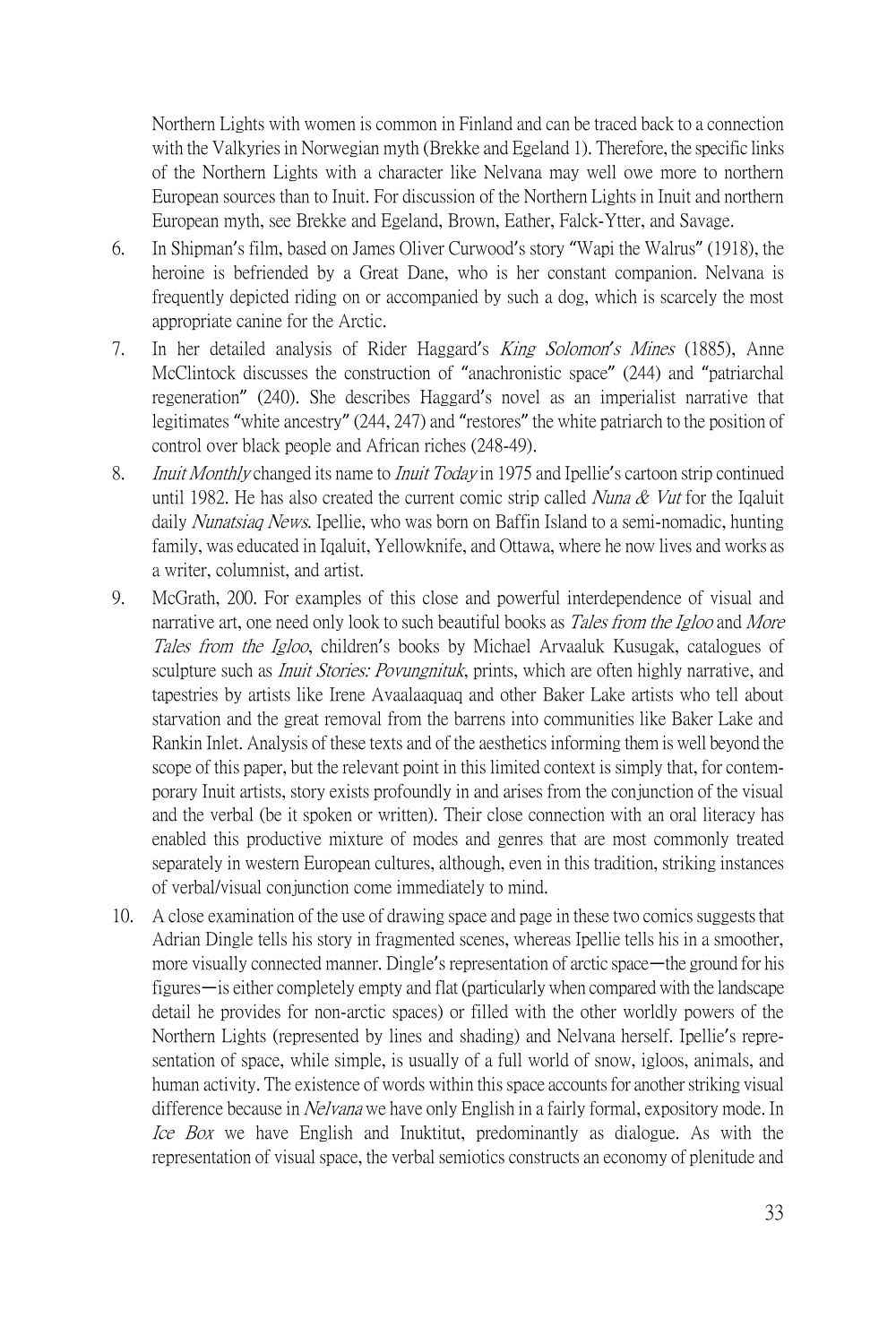human social presence in Ipellie's text and a semiotics of absence or void that can only be filled by Logos in the Dingle text. However, I must be cautious in making these generalizations because I have not had access to original documents for the Nelvana comic (they are almost impossible to locate, except in the National Archives or private collections), so the sample examined is small and second hand. Moreover, the Ipellie strip is written in a contemporary English that is bound to sound more colloquial to contemporary ears.

11. In "DissemiNation," Homi K. Bhabha describes the intervention of minority discourse in the culture of a nation as supplementarity: "The supplementary strategy interrupts the successive seriality of the narrative plurals and pluralism by radically changing their mode of articulation" (305). The power of supplementarity that facilitates the emergence of minority discourse within the dominant discourse is not so much a negation of received history but "the renegotiation of those times, terms, and traditions through which we turn our uncertain, passing contemporaneity into the signs of history" (306). Ipellie is performing precisely this type of "renegotiation."

#### Works Cited

- Ashcroft, Bill, Gareth Griffiths, and Helen Tiffin. *The Empire Writes Back: Theory and Practice* in Post-Colonial Literatures. New York and London: Routledge. 1989.
- Bell, John. Guardians of the North: The National Superhero in Canadian Comic-Book Art. Ottawa: National Archives of Canada, 1992.
- Berton, Pierre. Hollywood*'*s Canada: The Americanization of our National Image. Toronto: McClelland and Stewart, 1975.
- Bhabha, Homi K. "DissemiNation: Time, Narrative, and the Margins of the Modern Nation," Nation and Narration. Ed. Homi K. Bhabha. London and New York: Routledge, 1990.
- Brekke, Asgeir and Alv Egeland. The Northern Light: From Mythology to Space Research. Berlin: Springer-Verlag, 1983.
- Brown, Emily Ivanoff. *Tales of Ticasuk: Eskimo Legends and Stories*. Illustrated by Eugene C. and Mary Lou Totkn. Fairbanks: U of Alaska P, 1987.
- Eather, Robert H. Majestic Lights: The Aurora in Science, History, and the Arts. Washington, D.C.: American Geophysical Union, 1980.
- Falck-Ytter, Harald. *The Aurora: The Northern Lights in Mythology, History and Science*. Photography by Torbjörn Lövgren. Trans. Robin Alexander. Edinburgh: Floris P, 1985.
- Grace, Sherrill. "'Franklin Lives': More Atwood Ghosts." Various Atwoods: Essays on the Later Poems, Short Fiction, and Novels, Ed. Lorraine York. Toronto: Anansi, 1995, 146-66.
- ---. "Re-inventing Franklin." Canadian Review of Comparative Literature. 22. 3-4 (1995): 707-25.
- ---. "Robert Kroetsch and the Semiotics of 'North'." Open Letter 5/6 (1996): 13-24.
- ---. Canada and the Idea of North. Forthcoming McGill-Queen's P, 2001.
- Haggard, H. Rider. *Ayesha: The Return of She*. New York: Grosset & Dunlap, 1905.
- Hirsh, Michael, Patrick Loubert, Alan Walker, and Clive Smith. Great Canadian Comic Books.